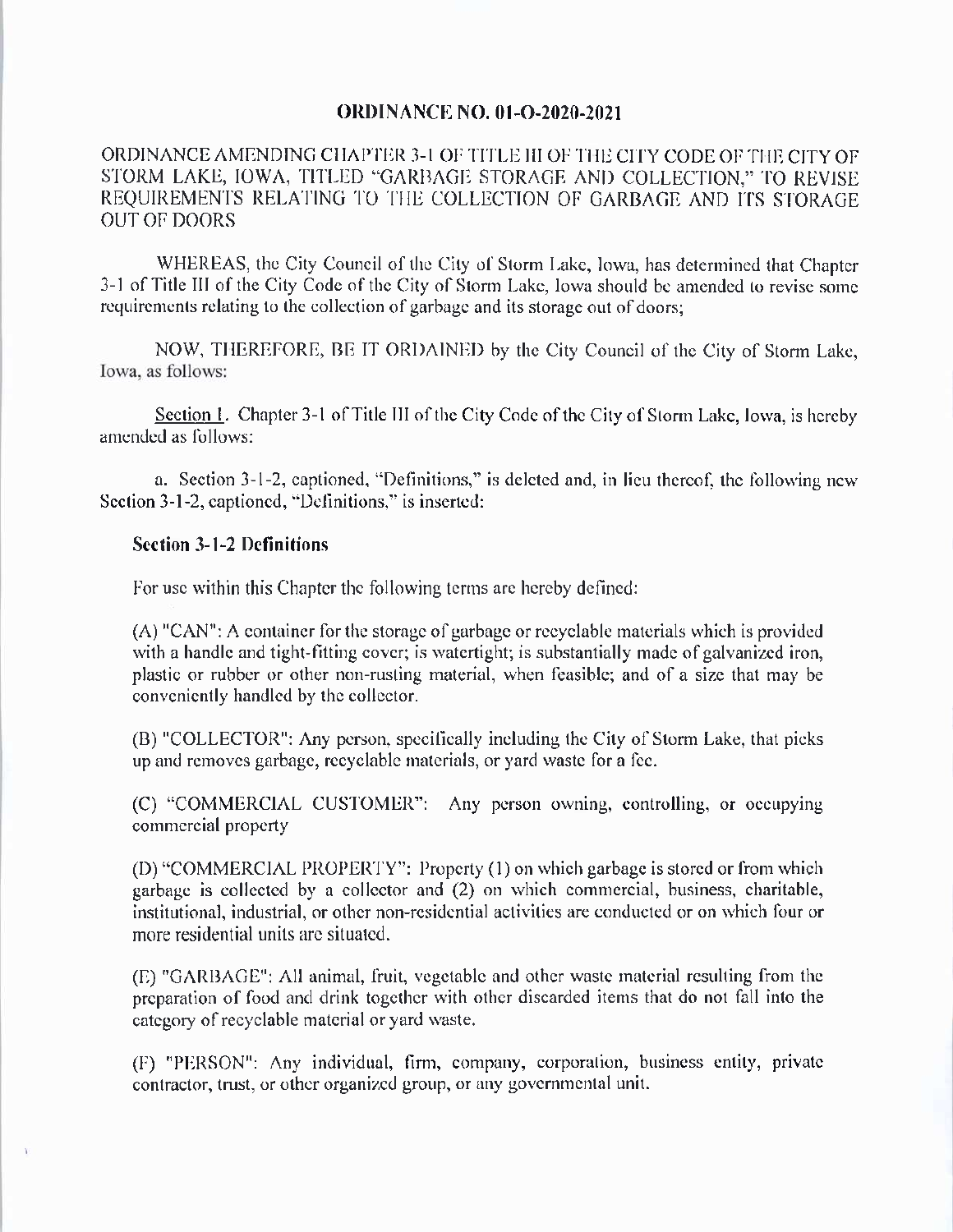(G) "RECYCLABLE MATERIAL": Materials which may be designated as recyclable by the Sanitary Disposal Project for Buena Vista County such as cardboard, clean newspapers, magazines, number one and two plastic, tin cans, clear and amber glass; subject to such additional items or deletions of items that the Sanitary Disposal Project for Buena Vista County may make from time to time.

(H) "RESIDENTIAL CUSTOMER": Any person owning, controlling, or occupying residential property.

1) " RESIDEN"17AL PROPLR'lY": Property on which garbage is stored or from which garbage is collected by a collector and on which three or fewer residential units are situated.

(J) "SHREDDED PAPER": Paper that has been shredded or cross-shredded by a machine designed for such purposes.

 $(K)$  "YARD WASTE": Yard waste shall have such definition as is given to it by the Iowa Department of Natural Resources, but, in any case, shall include grass clippings, leaves, garden waste and branches from trees and shrubs.

b. Section 3-1-3, captioned, "Duty to Provide Cans," is deleted and, in lieu thereof, the following new Section 3-1-3, captioned "Duty to Provide Cans or Commercial Containers," is inserted:

## Section 3-1-3 Duty To Provide Cans or Commercial Containers

Except as otherwise provided in this Section 3-1-3, each residential customer and commercial customer who shall store garbage or recyclable materials out of doors on residential property or commcrcial property or who placcs garbagc out of doors in a place rcadily acccssiblc to the collector for collection shall provide and use cans suitable in capacity for the storage of garbage and recyclable materials accumulating in a normal collection period of seven days. The foregoing shall not be construed as requiring a can of sufficient capacity for the occasional discarded item which is too large for a can if discards of this type are not regularly recurring. All garbage or recyclable materials stored out of doors or placed out of doors for collection, except for the occasional discarded item too large for a can, shall be stored or placed in cans that have a capacity of at least thirty-two (32) gallons. The collector may limit the maximum size of the can provided the limit is not less than thirty-two  $(32)$  gallons.

All cans provided shall be kept covered and reasonably clean at all times. They shall be placed in <sup>a</sup> position readily accessible to the collector oulside of buildings but not in alleys or streets; provided, however, that a commercial customer may store garbage and recyelable materials discretely on such commercial property or in an adjoining alley in cans or commercial containers such as dumpsters if such cans or containers are stored immediately adjacent to the adjoining building or, if no building on the commercial property adjoins the alley, stored as close as practical to the lot line of the commercial property adjoining the alley.

If commercial containers such as dumpsters are used by commercial customers for the storage of garbage and recyclable materials, such containers shall be suitable in capacity for the